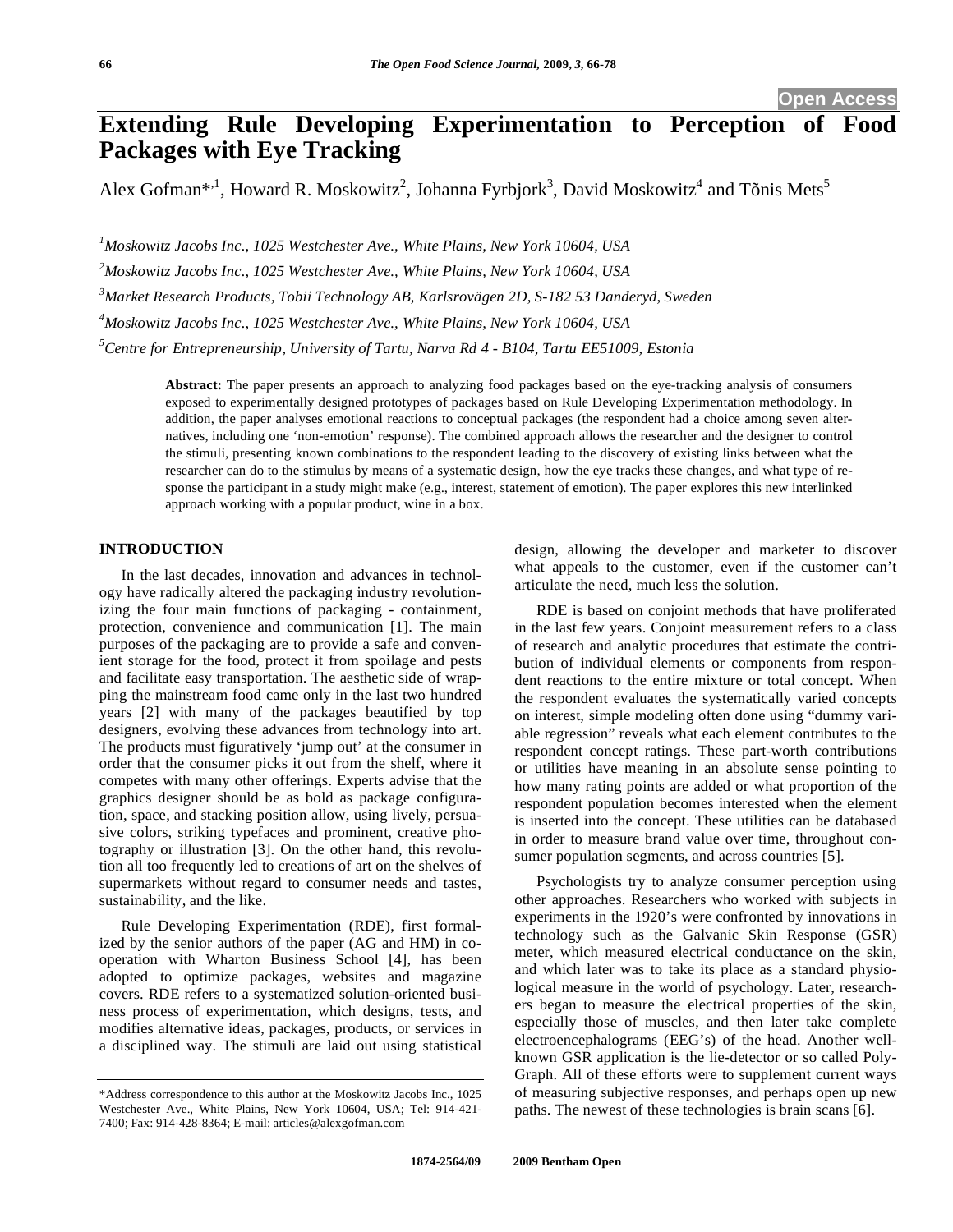#### *Extending Rule Developing Experimentation to Perception of Food The Open Food Science Journal, 2009, Volume 3* **67**

During the past decade, the notion has been developing that eye tracking or analyzing one's gaze could provide additional insights into consumer behavior. Eye tracking follows the eye of the user, using technology to track where the eye moves when looking at an object, in our case - inspecting a package. Thus, at a more cognitively meaningful level, eye tracking provides a way for the researcher to know what the person is looking at, even if the person cannot articulate what he sees.

Formally defined, eye tracking is a general term for techniques for measuring the point of gaze, where a person looks. Since human behavior and thinking is linked to where people look, the ability to measure eye gaze adds value to behavioral research and analysis.

Eye tracking originated in the late 1800s, used first by experimental psychologists and physiologists. Their equipment was intimidating, probably because most researchers at that time had to craft their own equipment with materials at hand. There were devices attached to the eyes of people, in what probably was a fairly painful or at least annoying way.

Equipment advances with technology breakthroughs. Eye tracking is no different. Over time the barriers have fallen, reducing the intrusiveness of equipment (always a discouraging factor), increasing robustness, and improving the means to compute results rapidly and automatically. Finally, and probably most important, the price for the equipment has dropped, making the technology in reach of those who are interested in the problems, not simply those who are fortunate to have a skilled equipment-maker, and the financial resources to make things happen [7].

The first of these more modern, more recognizable technologies for eye tracking appeared on the scene about 70 years ago in the 1930's. The trackers used beams of light that were shined, reflected by the eye and recorded on film. Today there are modern eye trackers that do not affect test subjects or users and that do not require extensive technical expertise. Non-intrusiveness and ease of use have been keys for taking eye tracking out of the research labs into broader use [8].

#### **METHODOLOGY**

The typical outcome of such eye tracking is a 'heat map', showing where most of the looking takes place. By dividing the package into areas of interest, and by measuring the location of one's focus several times, eye tracking can tell the designer the package areas gathering the most gazes and attracting the most attention. This information is not the same as what is important for the consumer. Rather the information tells what attracts the eye.

Eye tracking as a measurement method has become popular among qualitative researchers, as a way to identify where a person looks. Once the researcher discovers the key locations, it becomes easy to probe the consumer who may not be aware of where he looked, but can certainly offer opinions about the different package areas of interest (AOI) that are being measured by eye tracking.

There is also a quantitative way of analyzing eyetracking data. When the package is divided into AOI, eye tracking can identify which AOI is looked at say every  $10<sup>th</sup>$ of a second. The technology to do so is already available.

#### **Eye Tracking in the World of Advertising and Package Research**

Eye tracking is now used in virtually every kind of marketing research to measure what works and what does not, or at least where the eye looks in a stimulus that has many different AOI's. The world of eye tracking encompasses such diverse entities as TV ads, billboards, product packaging and web sites.

With the increasing technological prowess comes increasing sophistication in the way the data are analyzed. For example, packages and other objects are scanned differently by each visitor based on individual perception, interest, need, age, education level, computer monitor, browser settings and other variables that can be tracked in empirical, eye tracking studies [9]. Although cognitive processes cannot be observed directly, they are reflected in the pattern of gaze behavior. People do not explore an image or package randomly while looking at it. For example, while viewing an image, the items in the foreground get more attention than the items in the background [10]. People usually pay more attention to certain distinct features such as the edges of an object, colors, or asymmetries processing a significant part of the visual information on a pre-attention level.

Researchers working with eye tracking have developed some normative data about how to measure the different aspects of eye movement. For example, *Gaze path* is a sequential combination of fixations and saccades produced by the eyes. *Fixation* is a relative stability of the eyes for a brief period on a specific location. On average, fixation lasts for 200-300 milliseconds. In general, more than 150,000 eye movements occur each day for one person. *Saccades* usually last between 50 and 150 milliseconds and occur 2-3 times per second with people having clear vision during the fixations, but not during the saccades [11].

The paper focuses specifically on eye tracking and the experimental design of packages, when the researcher and the designer can control the stimuli, presenting known combinations to the respondent. What type of link exists between what the researcher can do to the stimulus by such systematic design, how the eye tracks these changes, and what type of response the participant in a study might make (e.g., interest, statement of emotion)? The paper explores this new interlinked approach working with wine in a box.

#### **Boxed wine Case Study**

It is difficult to overstate the role of correctly choosing the right visual parameters for packaging. Recent studies showed that even when shoppers are open-minded and directly considering a category (as opposed to picking up their usual brand), over one-third of the brands displayed are completely ignored. However, a unique and striking appearance consistently helps to attract the shopper's gaze [12] and aid in an increased purchase intent.

Sometimes the packages become the unintended victims of the conflicting approaches separately favored by marketers, designers, product developers, brand managers, etc. Focus groups and other forms of direct questioning, although still popular, do not usually resolve the problem. The only reliable way to satisfy the consumers is by involving them in the process of package creation [13]. Let's now see the same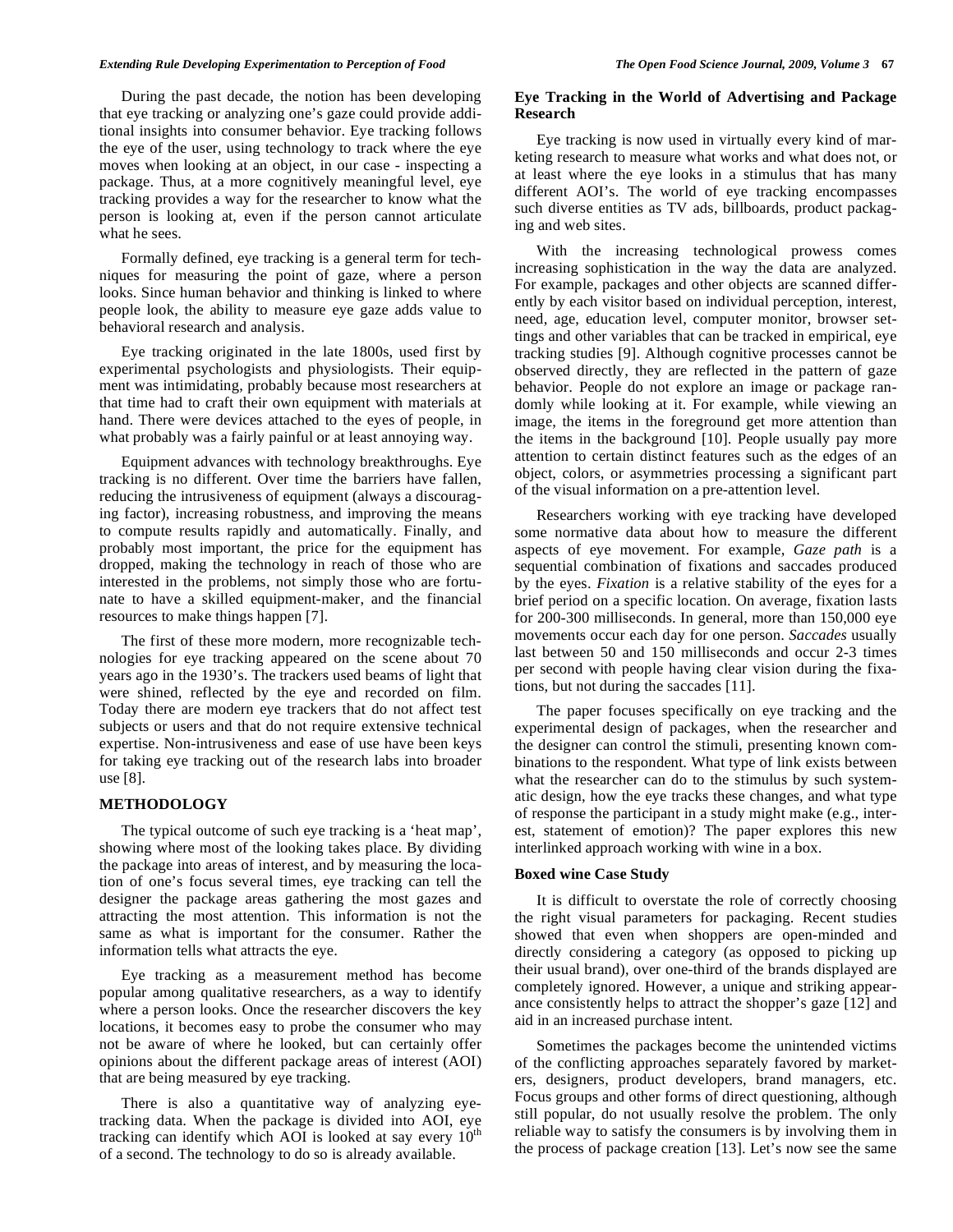consumer involvement explored, but this time 'married to' the technology of eye tracking.

The approach, together with eye-tracking, utilizes Rule Developing Experimentation (RDE) introduced in [4]. The paper explores a simplified package for boxed wine, comprising four silos, each with three elements. The structure of the wine package appears in Fig. (**1**). The very-simplified package comprises a label, a background medallion for the label, a center picture, and a tag line, respectively. Whenever an experimental design requires a silo to be missing, there is always a background behind the stimulus, so that the eye doesn't sense a discontinuity. That is, the silo may be missing, but otherwise the package looks reasonable [14].

## *Silo 1 (Label Fonts)*

Fonts are often used to indicate high quality, especially when the script is fancy and provides a sense of old luxury. Following this notion, a single label text (*Château du Vin*) executed in three different ways: with a fancy font, a regular large font and a regular small font, respectively.

#### *Silo 2 (Medallions)*

The design comprised three medallions: a banner, a hexagon and an oval.

## *Silo 3 (Picture)*

The center picture placeholder also has three options: two color variations of the bottle and a stylized picture of grapes.

#### *Silo 4 (Tagline)*

The tagline has the same text for all three options (*"100% Organic Wine'*) rendered in a normal font, large script and small script.

With four silos, each comprising three options, the experimental design calls for 27 unique combinations. RDE ensures that each respondent tests a different set of combinations, followed by a classification questionnaire.

The first rating scale was the nine-point purchase intent question: 'How LIKELY are you to PURCHASE this wine? 1=Not at all Likely...  $9 = \text{Very likely}$ .

Our second focus for the subject reactions was the emotional reaction to the package. The respondent had a choice among seven alternatives, including one 'non-emotion' response (neutral). These seven were presented for each concept. The respondents were instructed to select the one emotion most appropriate for the wine package, from this group: *Sad, Irritated, Calm, Neutral, Joyful, Relaxed and Energized*.

This research has been conducted in partnership with a Swedish company Tobii Technology. Tobii is one of the world's leaders in hardware and software solutions for eye tracking. Tobii's expertise comes from their ability to design both for the scientific community and for helping the disabled communicate by eye movement.

Important for the research was Tobii's ability to create a product that was not intrusive. That is, respondents did not see any indications that their eye movements were being monitored and recorded. In fact, the only way the respondents knew about their eye-movement been tracked is due to information provided during their recruitment and orientation. The Tobii devices are very similar to traditional LCD displays and do not bias respondents more than other computer-aided technologies for interviewing people.



**Fig. (1).** Template of the Wine Package Design Project with the tested elements (not to scale).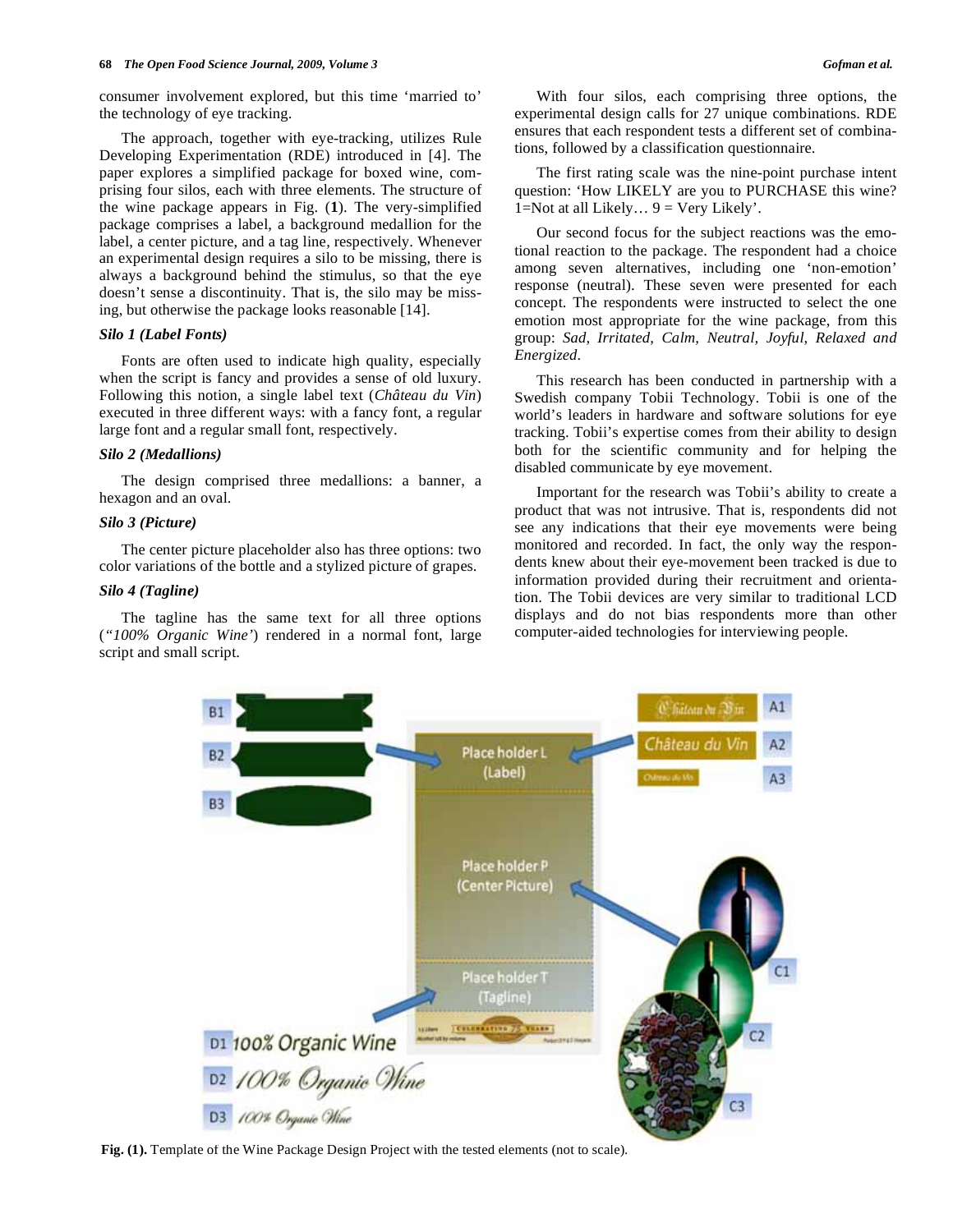#### *Extending Rule Developing Experimentation to Perception of Food The Open Food Science Journal, 2009, Volume 3* **69**

A second objective measure was response time. There is always a reaction time between the presentation of a stimulus package on the computer screen and the first response that a person makes, e.g., rating. This intervening time is presumed to be the time it takes for a respondent to process the information, and make a judgment. More than a century ago, psychologists began to measure reaction time to stimuli. Over the years, this measure, like blood pressure for a doctor, started to yield its secrets. Response or reaction time wasn't simply something fixed. It varied with the stimulus, suggesting that this 'dead time' might actually correspond to some mental processing.

The RDE tool utilized in the research, IdeaMap®.Net, is set up to measure the interval between the time when the rendering of the package is complete on the respondent's screen and the rating assigned by the respondent. It's important to keep in mind that computers differ in the speed at which they are able to download the particular image of a package and display that image. The response time utility picks up that time between the completion of rendering and the respondent's rating, because that definition of response time cannot be influenced by the speed of the computer.

Overall, the data generated by this first study using experimental design and eye tracking provides a very rich source of information including the experimental design, interest and emotion, coupled with eye movements (at least for the first 5 seconds), and response time.

The data collection was executed in cooperation with Tobii Technology and its associate Realeyes Data Services Ltd. in August of 2008 with 50 pre-recruited respondents in

a central location in the United Kingdom utilizing Tobii eye tracking devices similar to the one shown in Fig. (**2**).

## **RESULTS**

In package designs, there are typically modest performing elements, rather than very strong or very poor performers. Boxed wine is no different. Look at Table **1**, which shows the impact values for the 12 elements. Let's first look at the total panel:

- 1. The additive constant is below 0, which makes sense. If there are no elements, there's nothing to look at. Unlike the concept of a boxed wine, respondents are really looking at the package itself. Without content, the package is meaningless.
- 2. Averaging the data across all the respondents reveals a few good (but not great) elements that drive up their purchase intent. The consumers are generally neutral or slightly negative to the idea of the boxed wine but it could be influenced by selecting 'right' elements for the package: the fancy font label (A1) or the large regular font label (A2). Another winning element is the purple bottle  $(C1)$ . There are no negative elements for the Total, although half of the elements are neutral.
- 3. The font plays a role. In fact, the key to success is to have big fonts, not small fonts.
- 4. Medallions play a much smaller role. It really doesn't matter what type of medallion is used. However, when it comes to choosing a medallion, the visually simple oval is best.



**Fig. (2).** The Tobii eye-tracking device used in the project.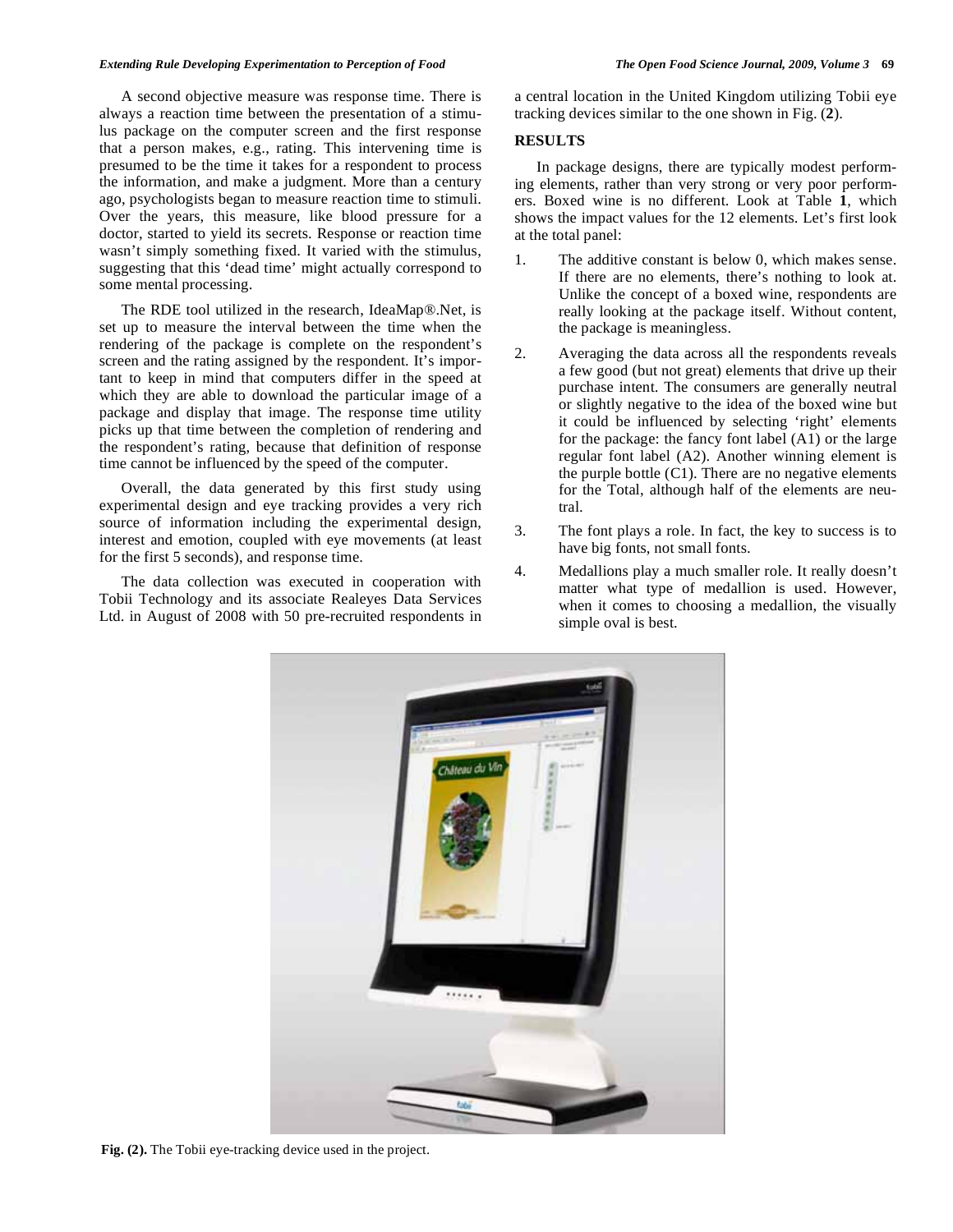#### **Table 1. RDE Results: How Features of Boxed Wine Labels Drive Purchase**

|                |                                 |                     |                   | Gender<br>Age<br><b>Income</b> |                             |                    |                  | Consumption       | <b>Segments</b>     |                       |                            |                          |
|----------------|---------------------------------|---------------------|-------------------|--------------------------------|-----------------------------|--------------------|------------------|-------------------|---------------------|-----------------------|----------------------------|--------------------------|
|                | Element                         | <b>Total Sample</b> | Male              | Female                         | $18-29$                     | $30+$              | Less than £40K   | Greater than £40K | Once a week or more | Less than once a week | Seg. 1 - visually oriented | Seg. $2 - m$ no nonsense |
|                | Base size                       | $50\,$              | $27\,$            | 23                             | 32                          | 18                 | 26               | 24                | 35                  | 15                    | 38                         | 12                       |
|                | Additive constant               | -8 $\,$             | $\boldsymbol{l}$  | $-18\,$                        | $-10$                       | $-4$               | $-13$            | $\textbf{-2}$     | $-2$                | $-21$                 | $-14$                      | 12                       |
|                |                                 |                     |                   |                                |                             | $Silo 1 - Font$    |                  |                   |                     |                       |                            |                          |
| A1             | Fancy font<br>label             | 11                  | $\sqrt{6}$        | $17\,$                         | 14                          | 7                  | 12               | 11                | 8                   | 19                    | 11                         | $12\,$                   |
| A2             | Large nor-<br>mal font<br>label | $10\,$              | $\overline{4}$    | 17                             | 9                           | 10                 | $\overline{9}$   | 10                | 6                   | 18                    | 13                         | $\boldsymbol{0}$         |
| A <sub>3</sub> | Small nor-<br>mal font<br>label | $\overline{4}$      | $\boldsymbol{0}$  | $\overline{9}$                 | $\overline{4}$              | 4                  | $\boldsymbol{0}$ | $\,8\,$           | $\overline{4}$      | $\overline{4}$        | 6                          | $-3$                     |
|                |                                 |                     |                   |                                |                             | Silo 2 - Medallion |                  |                   |                     |                       |                            |                          |
| B <sub>3</sub> | Oval                            | $\mathfrak{Z}$      | 3                 | $\overline{4}$                 | 6                           | $-2$               | $1\,$            | $\sqrt{5}$        | 3                   | $\overline{4}$        | $\sqrt{2}$                 | $\overline{7}$           |
| B1             | Ribbon                          | $\mathbf{2}$        | $\overline{4}$    | $-1$                           | $\mathfrak{Z}$              | $\boldsymbol{0}$   | $\overline{4}$   | $-1$              | $-3$                | 14                    | $\sqrt{2}$                 | $-1$                     |
| B <sub>2</sub> | Fancy<br>hexagon                | $\boldsymbol{0}$    | $\mathfrak{Z}$    | $\textnormal{-}2$              | $\mathfrak{2}$              | $-3$               | $-1$             | $\sqrt{2}$        | $\mathbf{0}$        | $\overline{2}$        | $\mathbf{1}$               | $\boldsymbol{0}$         |
|                |                                 |                     |                   |                                |                             | $Silo 3 - Picture$ |                  |                   |                     |                       |                            |                          |
| C1             | Purple<br>bottle                | 11                  | $11\,$            | 12                             | 11                          | 12                 | 16               | 6                 | 11                  | 12                    | 17                         | $-7$                     |
| C <sub>2</sub> | Green<br>bottle                 | $\,8\,$             | $\sqrt{5}$        | 11                             | 9                           | 6                  | 16               | $-1$              | $\sqrt{5}$          | 14                    | 14                         | $-12$                    |
| C <sub>3</sub> | Grapes                          | $\tau$              | $-1$              | 15                             | 6                           | 8                  | 10               | $\overline{4}$    | 3                   | 16                    | 15                         | $-18$                    |
|                |                                 |                     |                   |                                |                             | Silo 4 - Tagline   |                  |                   |                     |                       |                            |                          |
| $\mathbf{D}2$  | Large script<br>font tagline    | $\overline{4}$      | $\boldsymbol{0}$  | $\overline{9}$                 | $\sqrt{5}$                  | 3                  | $\boldsymbol{7}$ | $1\,$             | 3                   | $\boldsymbol{7}$      | $\sqrt{4}$                 | $\mathfrak{S}$           |
| D <sub>3</sub> | Small script<br>font tagline    | $\mathfrak{Z}$      | $-4$              | $10\,$                         | $\overline{4}$              | $-1$               | $\boldsymbol{7}$ | $\mbox{-}2$       | $\boldsymbol{0}$    | $\,8\,$               | $\mathbf{1}$               | $\overline{7}$           |
| $\mathbf{D}1$  | Normal<br>font tagline          | $\sqrt{2}$          | $\textnormal{-}2$ | $\boldsymbol{7}$               | $\ensuremath{\mathfrak{Z}}$ | $\boldsymbol{0}$   | $\sqrt{5}$       | $^{\rm -1}$       | $\overline{c}$      | $\mathfrak{Z}$        | $\sqrt{2}$                 | $\mathfrak{Z}$           |

- 5. The pictures make a difference. All the pictures do well. Color of the picture is important, with a purple bottle (C1) doing better than a green bottle (C2). But it's not just color, its topic. The stylized grapes do well (C3), but again not as well as the purple bottle. There's really no functional reason for the pictures – it's a matter of artistic taste.
- 6. The taglines are all the same slightly positive to neutral.

Breaking out the results by gender, age, income, consumption frequency, and lastly by segments defined in terms of their responses to the package elements, let's just look at exceptions to the patterns defined by the total panel.

1. When it comes to gender, females are far more responsive to the visual elements than males are. Females start with a much lower baseline (-18), so it is the visual elements that do the work. Males, in contrast start with a higher baseline (1), but most of the visual elements don't perform particularly well. The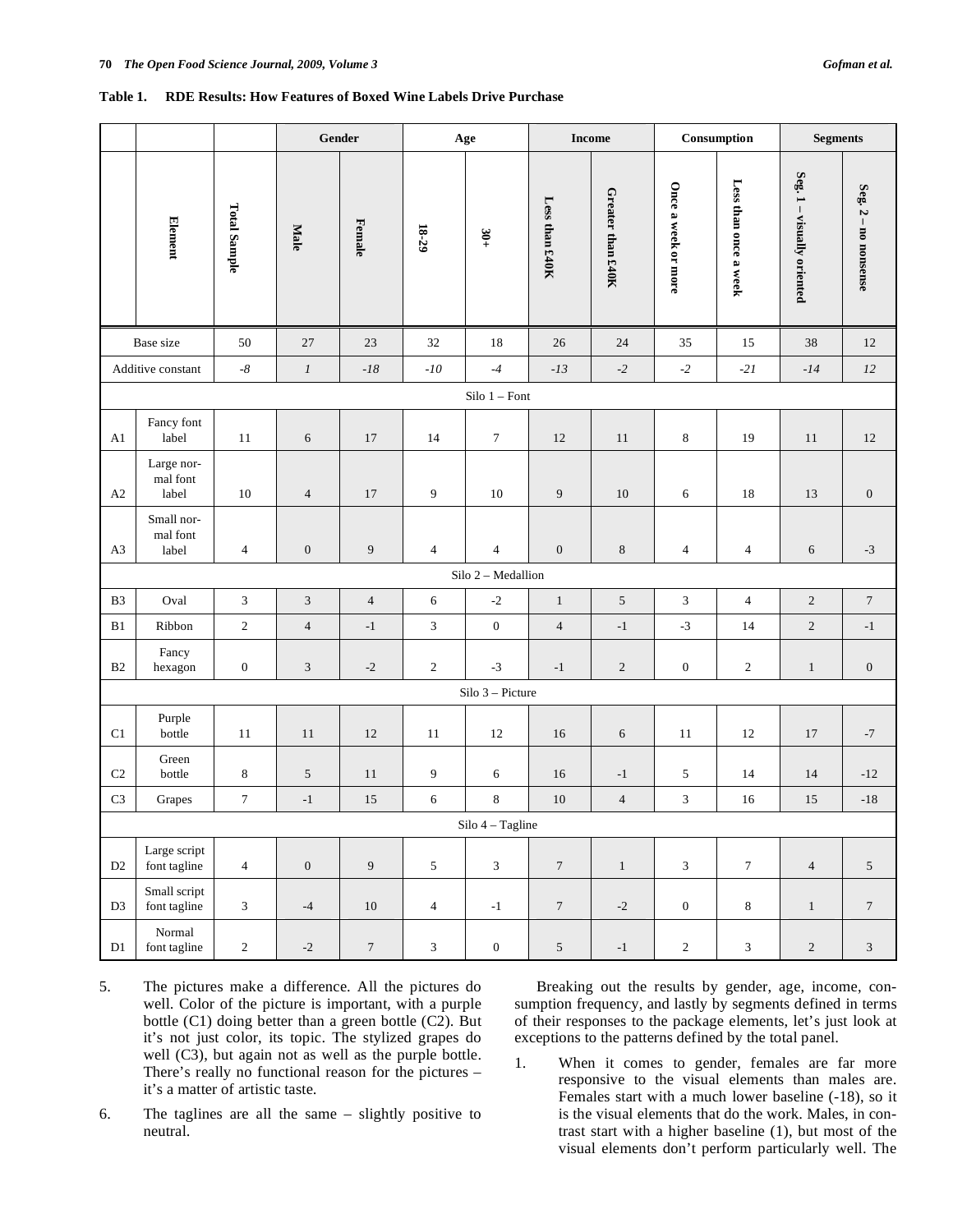message here is clear – females are more responsive than males. Females are quite negative to the general idea of the package but selecting the fancy or large font label with the picture of the grapes dramatically increases their purchase intent (A1 or A2 and C3). In fact, the three mentioned above elements would convince an additional 42% of the female consumers to buy the wine. Males are different. They are completely indifferent to the picture of grapes, and messaging about organic content -- whereas females love both.

- 2. The two age groups show random differences. One interesting 'factoid' is that the older respondents like the elaborate font more than the younger respondents do. If that is an instance of a general rule, then the font may be very important as a covert attractor of the appropriate age group.
- 3. Income makes a difference, with the higher income respondents beginning with a much lower base (additive constant  $= -13$ ), but with the elements doing all the work.
- 4. Moving on to consumption patterns, the patterns that emerged previously could be observed. Those who consume wine frequently start out with higher baselines, but the elements are not particularly powerful. In contrast, those who consume wine less frequently start out with low baselines, but respond more strongly to some of the elements, especially the pictures.
- 5. The segmentation of the respondents based on the patterns of their responses shows the most profound differences among 'complementary' groups of respondents. The two segments that emerge differ dramatically in the pattern of what they respond to.
	- a. Segment 1, 'Visual', comprises about 75% of the respondents. The 'Visual' is negative to the general idea of boxed wine. However, merely featuring a simple large font label (A2) along with the purple bottle (C1) could sway an additional 30% of the respondents to say that they would buy the packaged wine.
	- b. Segment 2, 'No Nonsense', comprises about 25% of the respondents. The 'No Nonsense' is moderately positive to the general idea of boxed wine - about12% would be interested in buying the package without any elements shown to them. However, things go downhill from here – there are not many positives that influence these consumers. With the exception of the fancy font label (A1) on the oval banner (B3) and small font tagline (D3, a modest impact), nothing sways them. Quite the opposite – any picture reduces their interest in purchase.
- 6. Our excursion into the innards of the experimental design suggests to us that the pictures make a lot of difference, as do the fonts. The medallions make less of a difference, and the taglines hardly contribute.

Let's superimpose the gaze locations on the package (Fig. **3** shows an example of the gaze path of a respondent).

The gaze path starts from the middle of the package, which is the most typical starting point. The gaze then moves from location 1 to location 2, and to the label located at location 3. After stopping at location 3, the gaze moves through the middle area again (locations 4 and 5), and to the tagline (6). People differ, however, so the pattern from one respondent will differ from the pattern of the next respondent.



**Fig. (3).** Gaze path of a single package of a single respondent.

A very effective, graphical way to present eye tracking data uses group data displayed in the so-called 'heat map'. Heat maps provide an overall view of eye activity of the respondents evaluating the packages. Heat maps are developed by combining the data from all eye gazes on the packages. The more people look at a location, the more 'heat' is assigned to that particular location. Heat maps are colorcoded, to display the information graphically: the color red corresponds to the most gazed at areas, yellow corresponds to areas that are looked at, and finally green corresponds to the least looked at (Fig. **4**).

Most of the gazes concentrate on the middle of the center picture area and the label with less time spent on the tagline. Quite interestingly, the fixed area at the footer of the package that did not vary showed different patterns of viewing. For example, males virtually ignored the area, while females gazed the producer information and the volume of the package. The full analysis of the heat maps is beyond the scope of this paper.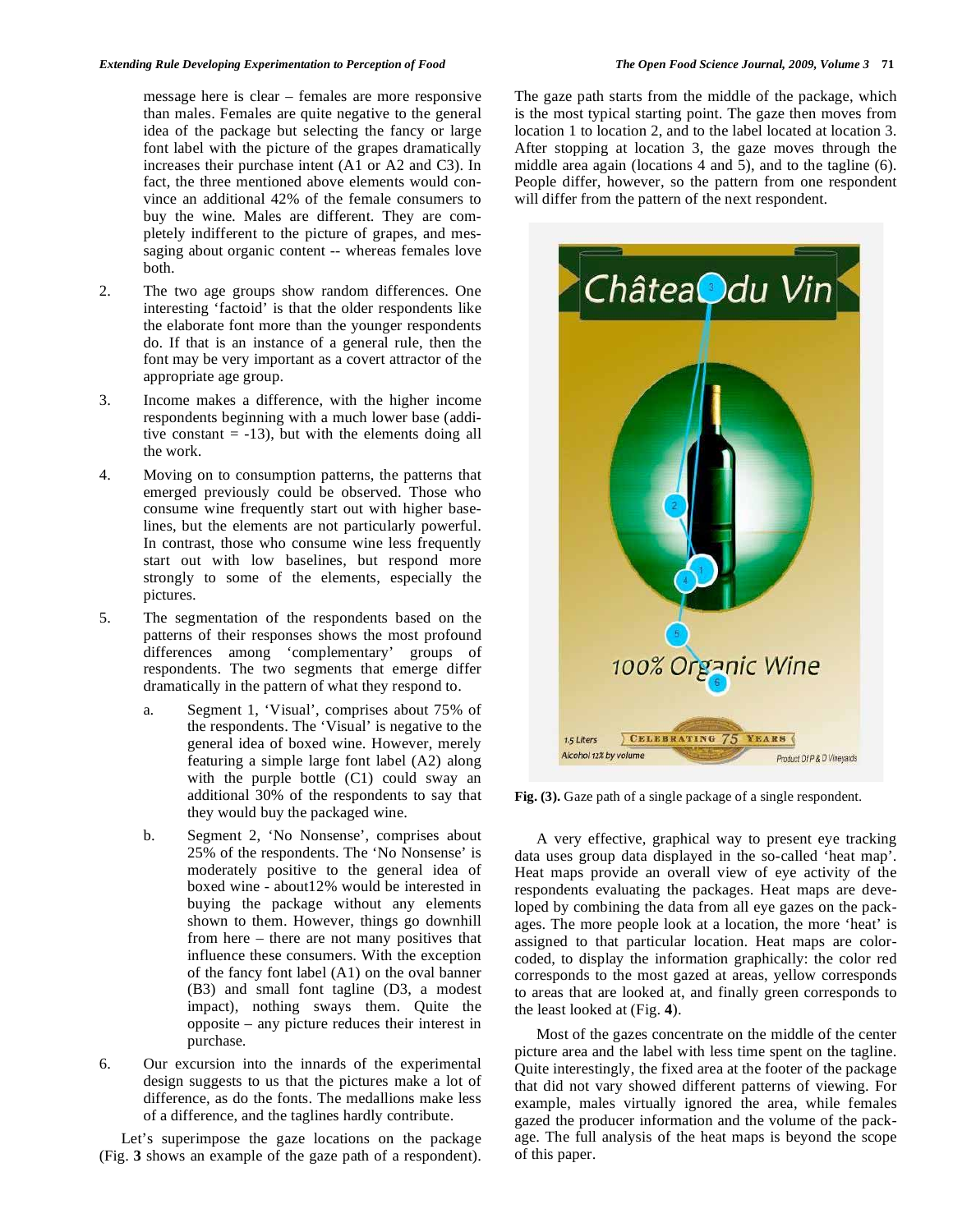

**Fig. (4).** "Heat map" (intensity of the combined gazes) for the total sample overlaid on the template (to show the locations). On the original, the red color indicates a more intensive accumulated gaze, yellow – medium intensity and green – light one. On the B/W version, red and yellow merged into black and dark grey while green is light grey.

#### *Dissecting the Patterns of the 'look'*

A working hypothesis was that the respondent spends most or at least a lot of their time evaluating the stimuli (pictures).

The research sampled the gaze location during the first five seconds starting from the moment the package was been completely rendered in the browser. In most cases, the package came on almost immediately (all the parts were preloaded at the start of the interview). Furthermore, most people make their decisions within a few seconds. Following this idea, the gaze was recorded for exactly five seconds, even if the respondent had not yet made a judgment.

Here are some of the highlights:

1. Respondents don't look at the package all of the time. In fact, on the average, respondents spend only about 22% of the first five seconds (about 1 second in total) looking at the package itself. The rest of the time (78% or almost 4 seconds), they either read and answer the questions or simply 'wander' around, outside the package.

- 2. In the full sequence of the 5 seconds, just 8% of the time do the consumers look at the label area L, only 11% of the time do they look at the picture area P, and a measly 3% of the time do they look at the tagline T.
- 3. These numbers are based on the short initial period (5 seconds only) of each screen. Alternatively, tabulating the time between the screen rendering and the actual rating time (the moment the respondent presses the rating button), would yield a much lower proportion of time spent evaluating the actual package.

So, the respondents do not spend a lot of time evaluating the packages. Maybe they are cheating or just bored during the long exercise?

## Do Respondents Pay Attention?

Let's first see whether the short evaluation time suggests 'cheating'. Our observed, perhaps disturbingly short time of gaze is not necessarily a bad thing. The respondents should not over-intellectualize the exercise – they should provide their first reaction, their 'gut' feeling. People form their general opinion about visual objects very fast but that opinion is usually strong. [15-16] point that Web surveys raise concerns about the time needed for the web users to form their opinion about a web page. A recent study by researchers in Canada showed that the snap decisions Internet users make about the quality of a web page have a lasting impact on their opinions. They also reported that impressions were made in the first *50 milliseconds of viewing* [17]. The findings suggest that it is mostly the main features and the general appearance of the objects that makes a difference, not those small details, which require more time to evaluate.

## Do Respondents Change the Pattern of Inspecting Packages with Experience?

The RDE approach uses an experimental design in order to generate a set of systematically varied prototypes to be rated by the respondents. Depending on the number of variables, a respondent might have to evaluate dozens of similar looking screens (in our case, 27 although in some designs, the number is much higher). This systematic creation of a relatively large array of packages, and a possibly onerous task, will help us to discover whether or not the respondent changes his personal strategy of gazing, as this 27-screen interview moves along.

Let's now do this analysis, first by dividing the 27 *unique* screens evaluated by each respondent into thirds - first (screens 1-9), second (screens 10-18), and third (screens 19- 27). People have individual ways of acquiring information. Let's examine the FIRST location the respondent looks at. This is the start of the pattern. On average, the person presented with the same type of stimulus should land at the same place, and explore in more or less the same way. If the respondents start changing their place of landing when they begin the interview (screens 1-9) versus when they end the interview (screens 19-27), there are evidences that they are less attentive, and more random in their visual search.

Regardless of the interview part (Fig. **5**) – whether at it's beginning, in the middle or at the end – about three quarters of the consumers start their first gaze at the same place – the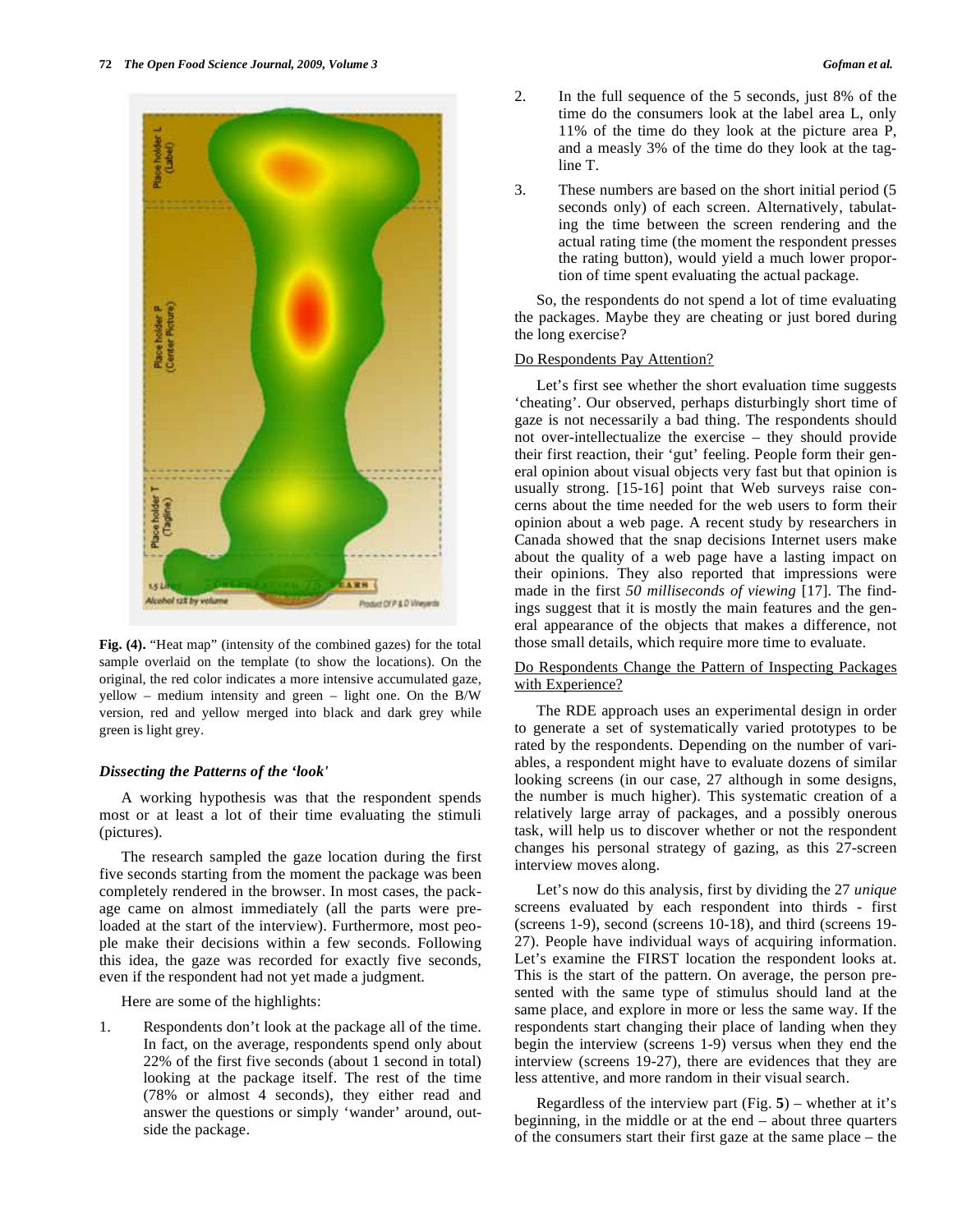center of the package (location P, main picture). By the end of the study, this number falls just slightly.

One possible explanation of the findings is that they might be related to the habitual ways a person looks at a package, and thus represent 'automatic behavior' that is not under the influence of boredom. In the majority of cases, the gazes are center-loaded. The number of first gazes at the center slightly drops towards the end of the interview (from 77% to 71%) while the label area gains in returns the gazes (20% to 28%). The tag line loses some (from 3% to 1%) gazes at the end of the surveys. The latter (both the absolute values and the trend of reducing interest) hints that the tag line (location T) should not be considered as the most preferred place for important messages.



**Fig. (5).** Change in the location of the *first gaze* as the study progresses: start of the interviews (screens 1 to 9); middle of the interviews (screens 10 to 18) and the end (screens 19 to 27). The numbers represent the averages of the respondents with the first gaze at the corresponding locations*.* 

The percent of the time that a respondent gazes at each of the three main areas of interest - label, picture and tagline add up to 100%. The computation is done *for each respon-* *dent, separately* considering the first third of the packages that person evaluated (stimuli 1-9) and the last third of the packages (stimuli 19-27). Fig. (**6**) plots the 50 respondents in the triangle plot. The pattern is almost the same, meaning that the general distribution of gazes across 50 people looks pretty much the same at the start of the evaluation and towards the end of the evaluation. People do not change their gaze patterns, even with practice.

All in all, the results suggest that people don't seem to change their gaze patterns with repeated exposure. Boredom may set it, but people move their eyes in the same general pattern.

### *What Happens After that First Gaze?*

- 1. The location of that first gaze correlates with the total amount of time an individual will spend exploring the entire package.
- 2. When a person's first gaze landed on the main picture (P), as was the case for most of the package evaluations, then most of the time the eyes would spend about half as much time looking at the label (L) as they had looked at the picture.
- 3. Now let's look at what happens when the person first looked at the label. The same type of pattern occurs. Let's call the time the person would spend looking at the label LT (label time). The person would then move away from the label, and spend a total of approximately 0.65 LT devoted to *the entire rest of the package.*
- 4. Despite the emerging regularities of the eye movement, the location of the first gaze neither correlates with the emotion selected, nor correlates with the time that the respondent needs to make a decision. This suggests that the location of the first gaze defines the information a person 'takes in', but does not tell us about any emotional response.
- 5. Where the eye lands can influence the purchase rating. There seems to be some relation between the location of the first gaze and purchase intent. To



**Fig. (6).** Even with continued practice, people do not change the way they look at the package. The figures show the percent of gazes at the three locations, for the first nine versus the last nine stimuli. The pattern of people is fairly similar.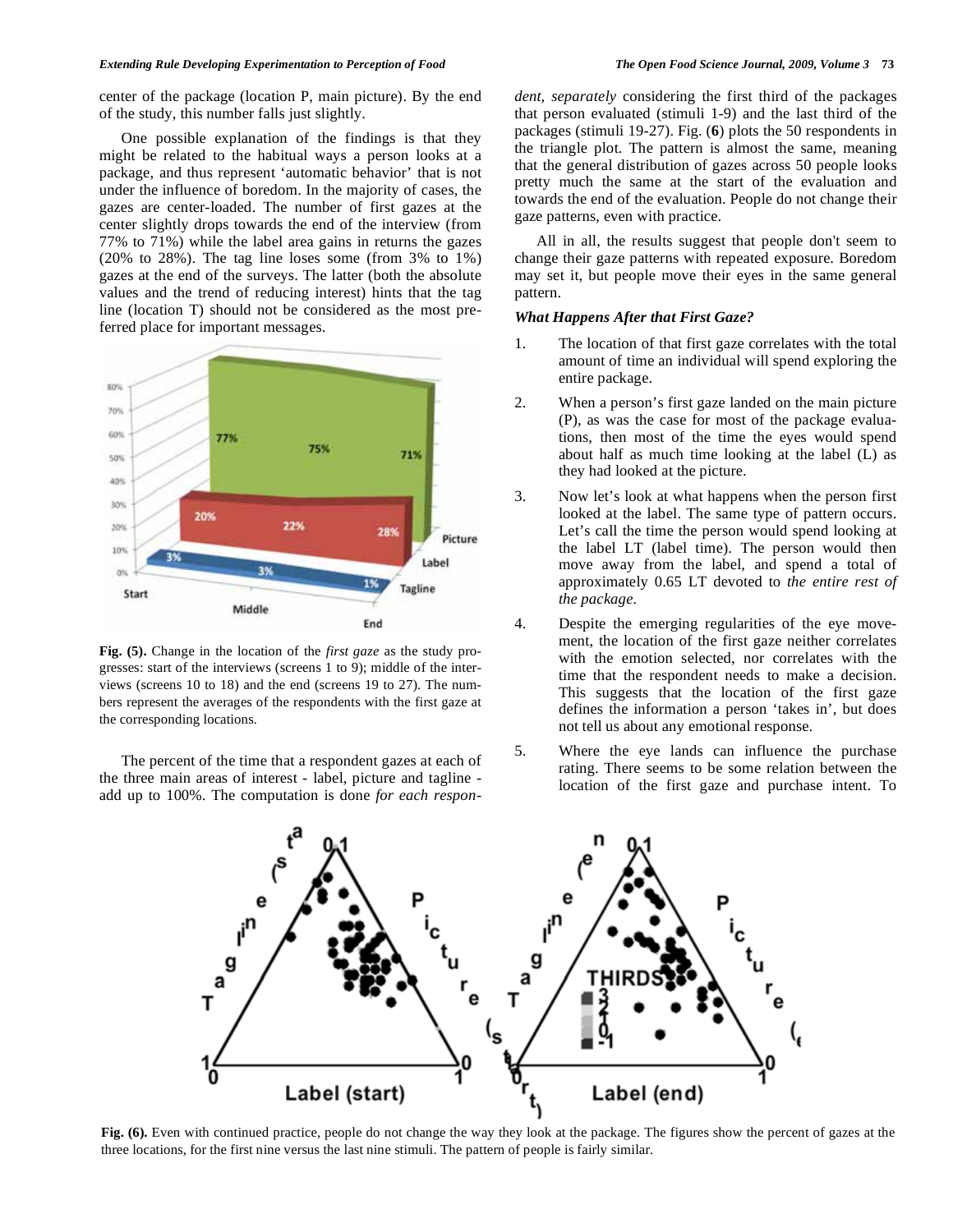explore that, the respondents were divided into groups, defined by the location where their eyes landed at package-by-package level. 1350 screens (27 from each of 50 people) were divided by the location where the respondents' gaze first landed. The most interesting discovery, probably not leading to a rule, however, is for the Fancy Front Label (element A1). When the first gaze landed in the label L, and it happened to be this particular element, a full 23% more respondents would buy this package, rather than just 8% if the first gaze landed in the picture area. Getting the first landing right, on the label, and getting the first gaze there, may have some unexpected impact.

## *What 'Sticks' the Viewer's Eyes to the Package?*

Some parts of the package grab the attention of the respondents and keep them for a while. Others might be as striking and catch the gazes but not for long. The eye moves away after looking for a moment. In the best of worlds, the designer and marketer want the consumer to look at the different parts of the package, not just focus on one part and ignore the other. The various parts of the package convey information – whether brand, flavor, price, nutrition, etc.

The proportion of time for each test package that the eye spent on the different areas of interest was measured. The objective was to develop a number that shows the variation in the time spent on the three major areas of interest: label/medallion (the label and the medallion were co-located), the picture, and the tagline.

Each individual package yielded a variation in gaze location. If the person spends equal amounts of time, regardless of how much, gazing at the three different locations, a standard deviation for this stimulus for this person should be equal to '0'. If, however, the person spends a lot of gaze time looking at the picture, and little gaze time looking at the label or the tagline, the standard deviation should be high.

For demonstration purposes, the following example will show the logic. Five scenarios below summarize different patterns of gaze times, defined as percent of the total time a person looks at the test package (relative length of time).

- 1. Person 1: 33% looking at the label, 33% looking at the picture, 33% looking at the tagline, standard  $deviation = 0.00$ . This person shows no preference. All three locations on the package are equally sticky.
- 2. Person 2: 45% looking at the label, 45% looking at the picture, 10% looking at the tagline, standard  $deviation = 0.20$ . This person shows no preference for label versus picture, but does not pay attention to the tagline.
- 3. Person 3: 60% looking at the label, 30% looking at the picture, 10% looking at the tagline, standard  $deviation = 0.25$ . This person focuses primarily on the label, suggesting that the label 'hogs the gaze'.
- 4. Person 4: 66% looking at the label, 33% looking at the picture, 0% looking at the tagline, standard deviation  $= 0.33$ . In this is one of the extreme examples, the person is looking 2/3 of the time at the label, 1/3 of the time at the picture, and never at the tagline.

5. Person 5: 100% looking at the label, 0% looking at the picture, 0% looking at the tagline standard devia- $\tau$  tion = 0.58. This is the most extreme example.

With this in mind, let's look now at the distribution of all of the pictures, to see how the different elements drive the gaze. The survey of 50 respondents rating 27 test packages resulted in 1350 stimuli. Each stimulus generates its own percent of times that the respondent gazes at each of the three different areas of interest (label, picture, and tagline). A sense of the eye movements emerges by looking at the distribution of the standard deviation per each screen, keeping in mind that a standard deviation of 0 means that the eye gazes at all three areas equally in terms of time, whereas a standard deviation of 0.58 means that one location monopolizes the view. Fig. (**7**) shows the distribution of these standard deviations. The abscissa runs from a low of 0 corresponding to the equal view of all areas on the package, to a high of 0.58 where only one area out of the three is looked at for the entire time.

In about 16% of the cases (the large bar on the right end of the histogram), the respondents concentrated only on one area on the package ignoring the rest. In just a very few cases (the left end of the chart) the respondent allocated an even amount of time for every area of the package. The bulk of the consumers fall in the middle of the spectrum where they looked the packages over with a reasonably varied amount of time spent on each one of them.



**Standard deviation of gaze locations** 

**Fig. (7).** How people distribute their gazes on a package. The figure shows the distribution of standard deviations for gazing at three locations. A standard deviation of 0 means that the gaze for a single person, single stimulus is distributed equally across label, picture and tagline. A standard deviation of 0.58 means that the same gaze focuses only on one of the three locations for the entire evaluation.

Continuing this analysis of gazing, let us now look at the contribution of each of our 12 elements to this 'stickiness'.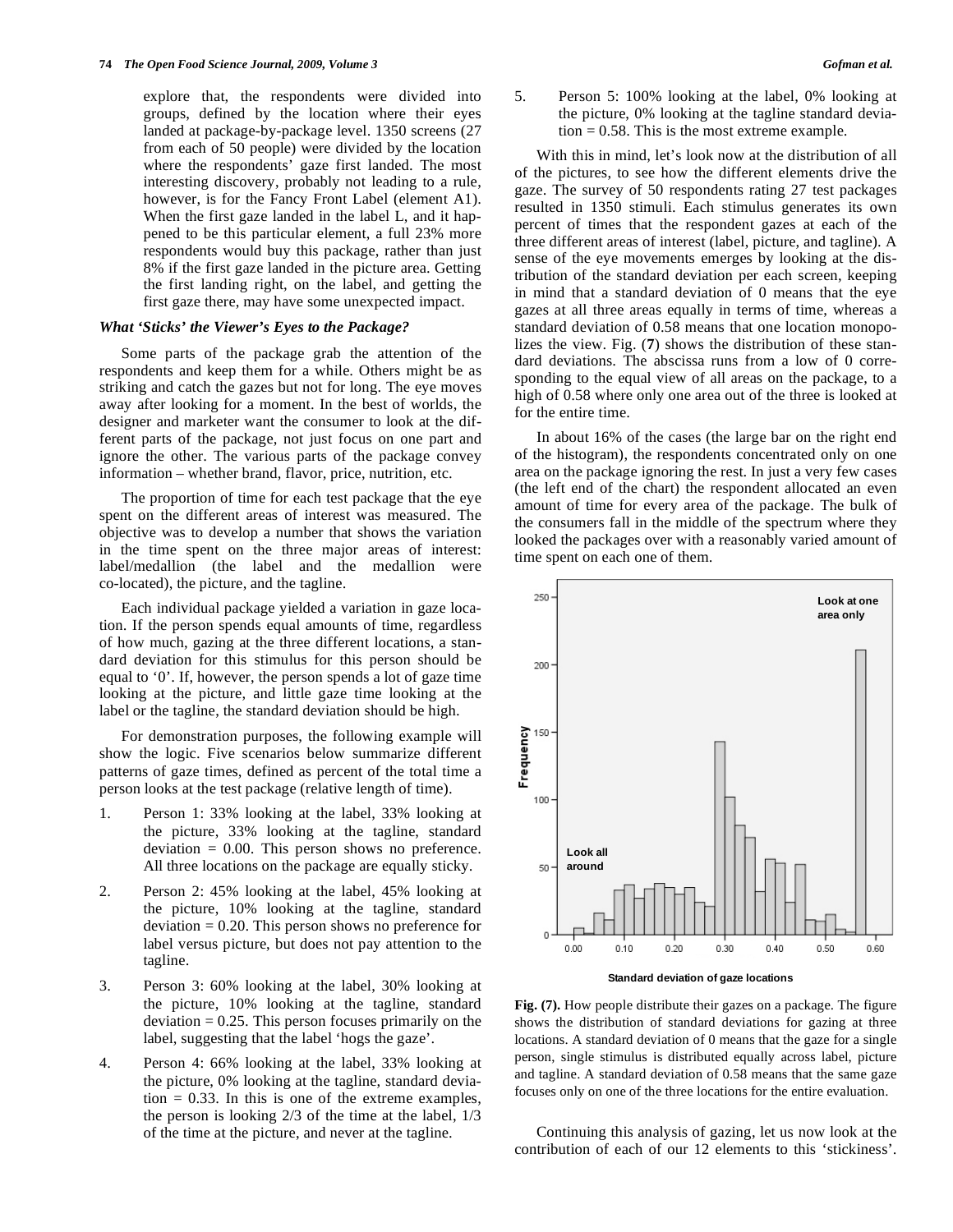#### *Extending Rule Developing Experimentation to Perception of Food The Open Food Science Journal, 2009, Volume 3* **75**

The experimental design systematically varies the different elements thus allowing for relating the size of the standard deviation to the presence of each of the 12 elements. The higher the contribution of a particular element, the more that element forces the respondent to focus on one location, and ignore the others. In contrast, the lower the contribution of an element, the more that element forces the eye to distribute its gaze equally (Table **2**).

In an ideal case, the designer wants the consumer to look around the package, rather than concentrating on only one part of the package, ignoring the rest. It is important for foods to convey both brand and functional delivery, such as nutrition. So, what are the features that keep the consumer's eye wandering? In other words, what are the package elements that reduce the size of the standard deviation?

Table **2** shows how the 12 elements 'drive' the gazing. Let's now list some of the patterns that appear to emerge from this table.

- 1. The additive constant is the estimated standard deviation in the absence of elements. It might be considered to be the 'propensity to shift one's gaze'. Recall that larger numbers means that the gaze does not shift as much, whereas smaller numbers means that the gaze shifts around more. Males show higher constants for the model (0.45) and females show lower constants (0.37). This suggests that females vary their gaze more than males do.
- 2. The printed information (conveyed by fonts) drives people to move around more. The label medallion and the picture drive people to move around less and con-

centrate more. People do not stop and gaze at text – they read and move on. People do stop and gaze at pictures and at medallions.

- 3. The impact of text differentiates males from females. Males are more likely to move their gaze around when confronted with text. Females are somewhat less likely to do so and probably read the text.
- 4. Males and females are more similar in their reaction to the visual stimuli of medallion and picture.

Keep in mind that there is no 'good' versus 'poor' performance here. Knowing what package design features keep the gaze moving provides information to the designer about how to engineer the package. One could envision the application of such findings to the packages with multiple messages / images (e.g., health, taste, authenticity, etc.) The marketer would want to find a combination that keeps the eyes on the package longer but not at one location. In some instances, a preferable situation would be to distribute the time of the gazes more or less evenly between the elements of the package

# *Linking Emotions*

Emotions drive everything that people do, and often guide our everyday choices. Without emotions, there will be no action. Of course, emotions steer our purchase decisions. Sometimes a small nuance in a package feature, its color or size, can significantly influence the emotions. The 'right' emotion could produce the desired action. Some marketers want their products to cause people to feel joyful, others relaxed, yet others - energized. Is it possible to 'engineer' the

|                           |                            | <b>Total</b><br><b>Males</b>  |         | <b>Females</b> |  |  |  |
|---------------------------|----------------------------|-------------------------------|---------|----------------|--|--|--|
|                           | <b>Additive Constant</b>   | 0.42                          | 0.45    | 0.37           |  |  |  |
| Elements keep gaze moving |                            |                               |         |                |  |  |  |
| A <sub>3</sub>            | Small normal font label    | $-0.04$<br>$-0.07$<br>$-0.09$ |         |                |  |  |  |
| D2                        | Large script font tagline  | $-0.07$                       | $-0.07$ | $-0.07$        |  |  |  |
| D <sub>3</sub>            | Small script font tagline  | $-0.07$                       | $-0.08$ | $-0.06$        |  |  |  |
| A <sub>1</sub>            | Fancy font label           | $-0.06$                       | $-0.08$ | $-0.04$        |  |  |  |
| A2                        | Large normal font label    | $-0.05$                       | $-0.07$ | $-0.03$        |  |  |  |
| D1                        | Normal font tagline        | $-0.05$                       | $-0.05$ | $-0.04$        |  |  |  |
| C <sub>3</sub>            | Grapes                     | $-0.03$                       | $-0.02$ | $-0.05$        |  |  |  |
| C1                        | Purple bottle              | $-0.02$                       | $-0.02$ | $-0.02$        |  |  |  |
| C <sub>2</sub>            | Green bottle               | $-0.02$                       | $-0.01$ | $-0.03$        |  |  |  |
| B <sub>3</sub>            | Oval medallion             | 0.01                          | 0.01    | 0.00           |  |  |  |
| B1                        | Ribbon medallion           | 0.02                          | 0.02    | 0.02           |  |  |  |
| B2                        | Fancy hexagon medallion    | 0.02                          | 0.02    | 0.01           |  |  |  |
|                           | Elements keep gaze fixated |                               |         |                |  |  |  |

**Table 2. How Each of the Elements of the Boxed Wine Package Drive the Eye to Focus on a Single Area of Interest (High Numbers), or Move Around the Package (Low Numbers). The Dependent Variable for the Model is the Standard Deviation of the Percent of Time Spent on Label Versus Picture Versus Tagline**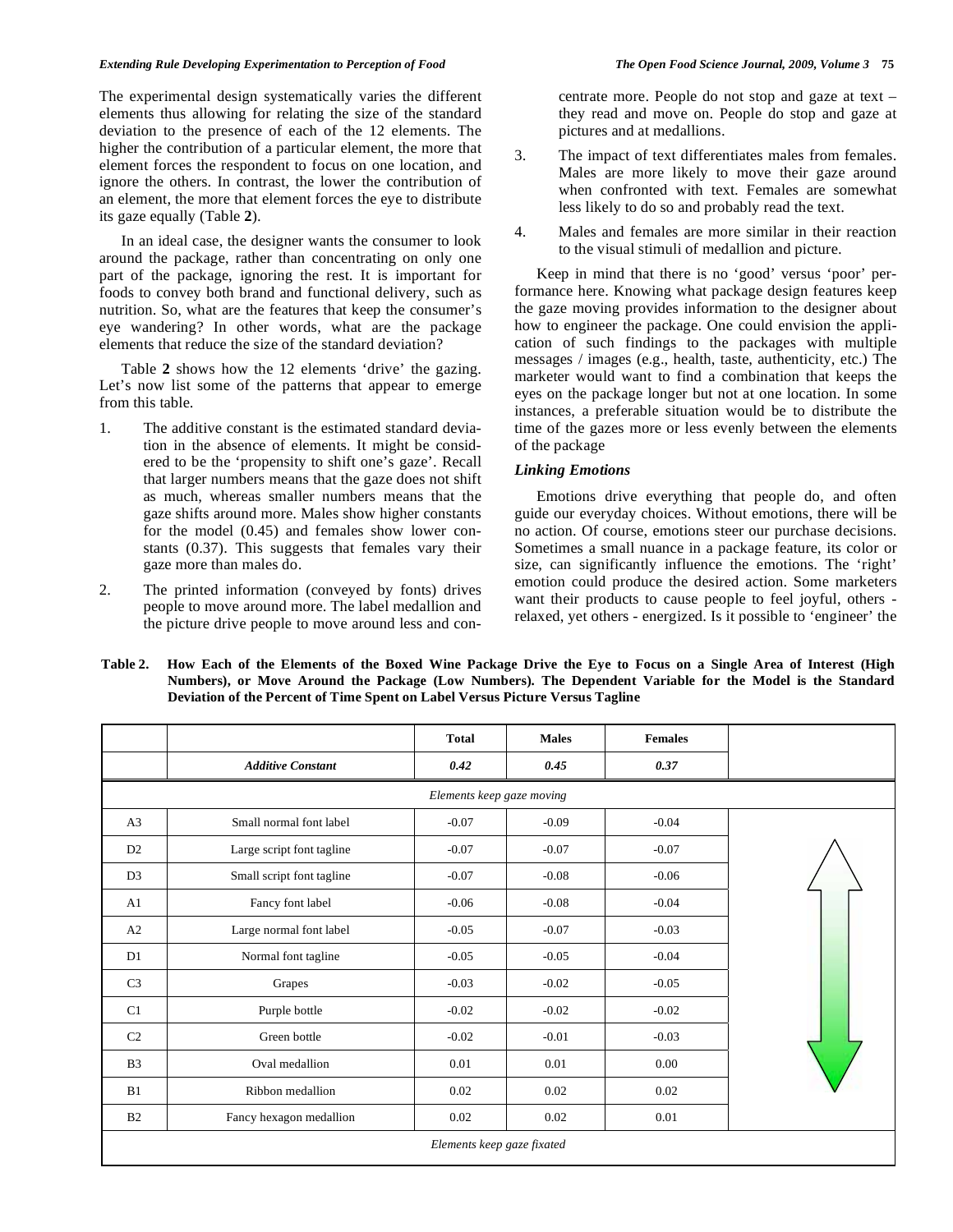emotions that the consumer might experience looking at the specific package and thus help the marketers and designers to create an emotional link or context for a more successful product?

Emotions can be measured either through self-reporting, where the consumers indicate their feelings, or through psycho-physiological measurements where the emotions are indirectly measured through physiological parameters. The former method of direct self-report is much more practical and has been used in our case study here.

The next area of research was a search for a correlation between eye movements and emotions. The method of having a respondent select the emotion that most characterized a particular package seemed appropriate for this study as well. It's easy for respondents to select the emotion, although such an approach does not get at the rich set of multiple emotions that might underlie a specific package. There were no expectations about what might be the relation, if any.

The second rating question of our experiment instructed the respondents to select the ONE emotion they felt when they inspected the particular package for boxed wine. A standard set of emotions was proposed: sad, irritated, calm, neutral, joyful, relaxed or energized, respectively.

The information collected based on the systematically varied packages gave us a large database of emotions and their associations. Fig. (**8**) shows the distribution of the emotion ratings of the consumers in the packaged wine project. This distribution is done in the same way as the distribution of response times. Although the co-variation of package design features and the selection of emotions is not yet clear, there are a disproportionately high number of neutral and calm ratings.



**Fig. (8).** Distribution of the emotion selections for the 1350 experimentally designed boxed wine packages. Each package had to have one emotion attached to it.

Aside from 'Neutral', the most frequently selected emotions were 'Calm', 'Irritated' and 'Relaxed'. This could be explained by some polarized opinions about alcohol consumption and different mindsets of the respondents. It is possible that the consumers that see wine as a special social occasion would not possibly like the package preferring instead a classical bottle. Others associate wine with free and relaxing time. These are hypotheses that can be checked out by other types of research.

#### *How do Package Features Drive Emotions?*

The statistical method of regression analysis generates the individual impact values, for each package element. The same approach works for emotions, resulting in deconstruction of the seven different emotions from one scale into seven different emotion scales with seven new dependent variables.

For example, in the case of 'irritated', there are 1350 different packages evaluated by 50 respondents. The default value for 'irritated' is '0', which means that the package was not selected as being irritating. Now, let us go through all 1350 packages, and see what was actually selected for each package. About 17.5% of the packages were associated with the respondent saying he was 'irritated' (Fig. **8**). For each of those packages, the default value '0' is replaced with '100'. This matrix of 1350 rows, with package elements, and the two values, 0 or 100 for 'irritated', is easily analyzed by regression. The data are summarized in Table **3**, which shows how each element drives each emotion.

Let's see how the elements drive the emotions, if they do at all.

- **1. Create a package that makes the respondent feel 'relaxed'**. The designer should consider using the large normal font label (A2) on the ribbon banner (B1), the picture of the purple bottle (C1) and large script font tagline (D2). This combination maximizes the sum of the utilities for the column 'Relaxed'. Replacing the large normal font (A2) with the small normal font (A3) and keeping the rest of the elements unchanged, minimizes the feeling of irritating.
- **2. Create a package that makes the respondent feel 'energized'**. The designer should consider a package with the fancy font logo (A1) on either of the banners (B1-B3), the picture of the green bottle (C2) and the small script font tagline (D3).

## **DISCUSSION AND CONCLUSION**

Eye tracking, as well as other psycho-physiological measures, provide some information about what the body does. This information can, of course, be linked to the stimulus, and reports generated. For the most part, eye tracking and other such measure have been used as simple dependent variables. The researcher makes a change in the stimulus, and measures the eye tracking behavior.

A much deeper consumer understanding can be achieved by the systematic variation of the stimuli, searching for generalities and rules, that transcend simple 'point measures' such as 'Package X generates more heat around the label than does Package Y'.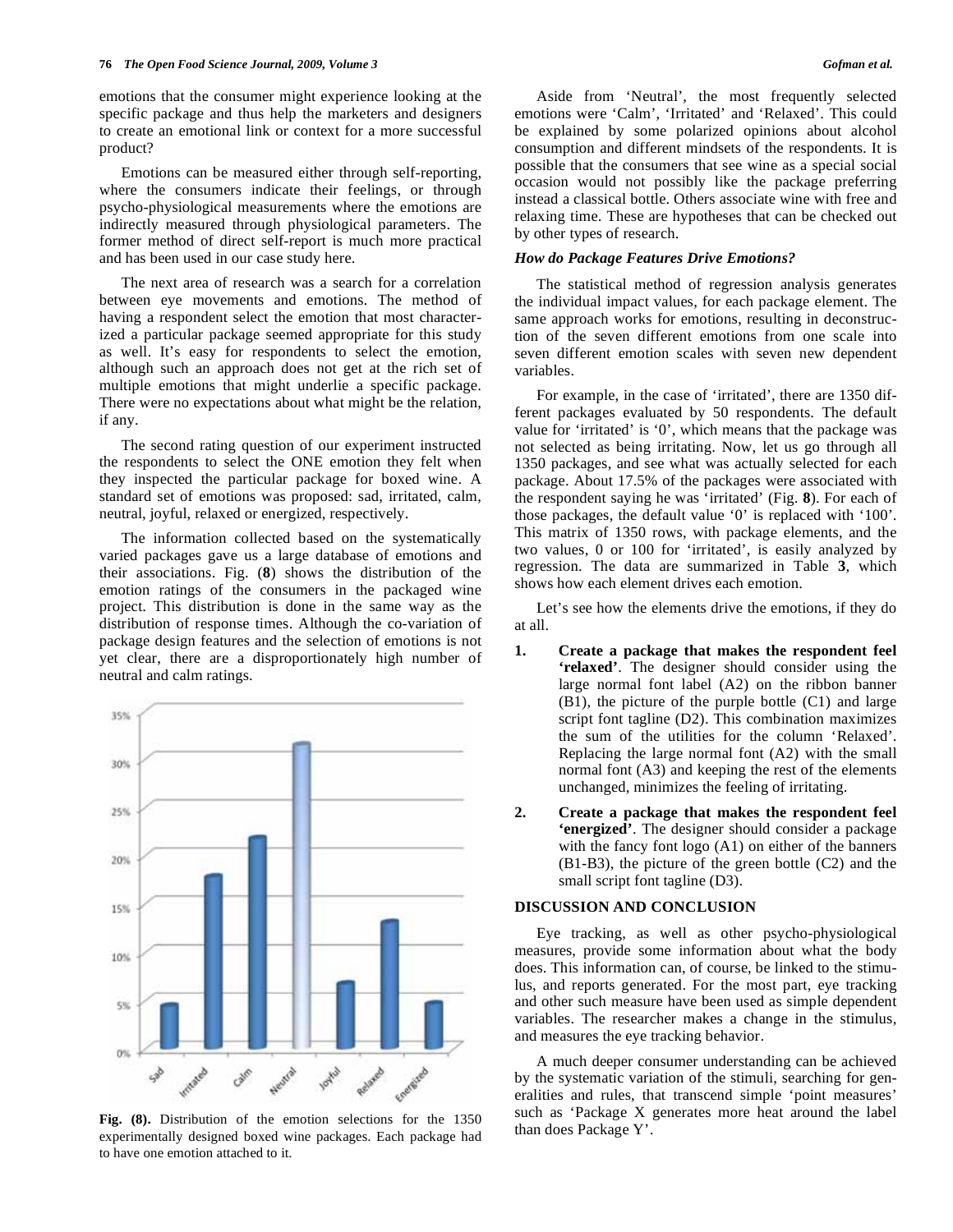|                |                           | Sad             | <b>Irritated</b> | Calm               | <b>Neutral</b>   | Joyful         | <b>Relaxed</b>  | <b>Energized</b> |
|----------------|---------------------------|-----------------|------------------|--------------------|------------------|----------------|-----------------|------------------|
|                | Additive constant         | 14              | 37               | 14                 | 50               | $-8$           | $-6$            | $-2$             |
|                |                           | Silo $1$ – font |                  |                    |                  |                |                 |                  |
| A1             | Fancy font label          | $-4$            | $-10$            | $\overline{c}$     | $-3$             | $\overline{4}$ | $7\phantom{.0}$ | $\overline{4}$   |
| A2             | Large normal font label   | $-4$            | $-18$            | $\tau$             | $\mathbf{1}$     | $\overline{4}$ | 8               | $\overline{c}$   |
| A <sub>3</sub> | Small normal font label   | $-3$            | $-19$            | 13                 | $\boldsymbol{0}$ | 3              | 5               | $\mathbf{1}$     |
|                | $Silo 2 - median$         |                 |                  |                    |                  |                |                 |                  |
| B1             | Ribbon                    | 1               | $\mathbf{1}$     | $\overline{4}$     | $-7$             | $\mathbf{2}$   | $\overline{c}$  | $-3$             |
| B <sub>2</sub> | Fancy sextagon            | $\mathbf{1}$    | 3                | 3                  | $-6$             | $\mathbf{1}$   | $\mathbf{0}$    | $-3$             |
| B <sub>3</sub> | Oval                      | 3               | 5                | $\mathbf{1}$       | $-8$             | $\overline{4}$ | $-2$            | $-3$             |
|                | $Silo 3 - picture$        |                 |                  |                    |                  |                |                 |                  |
| C1             | Purple bottle             | $-9$            | $-10$            | $\overline{4}$     | $-11$            | 5              | 15              | 5                |
| C <sub>2</sub> | Green bottle              | $-10$           | $-7$             | 3                  | $-7$             | 4              | 8               | 9                |
| C <sub>3</sub> | Grapes                    | $-4$            | $-2$             | $\boldsymbol{0}$   | $-14$            | 13             | 5               | 3                |
|                |                           |                 |                  | $Silo$ 4 – tagline |                  |                |                 |                  |
| D1             | Normal font tagline       | $-1$            | $-3$             | $-5$               | $\mathbf{0}$     | $\overline{4}$ | 3               | $\overline{c}$   |
| D2             | Large script font tagline | $-1$            | $-3$             | $-4$               | $-4$             | 3              | $\tau$          | 2                |
| D <sub>3</sub> | Small script font tagline | $-1$            | $-2$             | $\mathbf{0}$       | $-3$             | $\mathbf{1}$   | 3               | 3                |

| Table 3. Individual Contributions of the Elements of the Wine Box to Different Emotions as Selected by the Respondent |  |
|-----------------------------------------------------------------------------------------------------------------------|--|
|-----------------------------------------------------------------------------------------------------------------------|--|

The combined approach looks at eye tracking as a psycho-physiological measure, and both interest and emotion as two different classes of subjective measures. In addition, the approach utilizes experimental design of the stimuli, rather than simply presenting two stimuli and looking for an 'effect'.

The approach and the empirical results lead to suggestions that should be viewed as the start of research efforts rather than as hard and fast rules:

- 1. Emotions and eye tracking, traditionally used independently and without the benefits of experimental design, provide information that sometimes is not easy to interpret or make actionable.
- 2. Experimental design provides better, more actionable information. The rules enable the designer to consider different options for a package, doing so in a knowledge-based way. Experimental design provides improved understanding of the general consumer mind, highlighting the differences between the demographic groups and empowering the designer with actionable attitudinal segmentation. It gives input for the rough first iteration in the package design based on the general directions of understanding the consumer mind.
- 3. The analysis of emotions connected with package designs give a sense of how the consumer feels about the viewing experience. The approach provides some insights into associated emotions of the consumers. The emotion data might help the astute designer look-

ing to create an emotional link between the package and consumer or create a proper emotional context stimulating purchase decision.

- 4. Eye tracking data of the systematically varied packages generates insights into consumers' gaze patterns providing the information for fine-tuning the packages, helping to select right locations of the features as well as adjust font size, colors, etc. to achieve marketing goals. Additional deep insights could be obtained through analysis of explicit and implicit interactions [18].
- 5. Used together, experimental design, eye tracking, and multiple ratings (evaluative, emotion selection) could generate an actionable database for particular projects. The approach does not provide 'general rules'. Rather, the rules or patterns are appropriate for each particular study. From the results of many of these studies there should emerge an even more powerful understanding of how people react to packages.
- 6. The approach could be integrated into consumerdriven innovation 'machine' proposed in [19-20].

# **ACKNOWLEDGEMENTS**

Sincere thanks to Paolo Gentile of Moskowitz Jacobs Inc., Niall Claudio Bellabarba and Mihkel Jäätma of Realeyes Data Services Ltd. for their hard work making this project happen. We are also grateful to Nick Harmsen, formerly of Tobii, who suggested collaboration in several fruitful, early meetings that acquainted us with the eye tracking